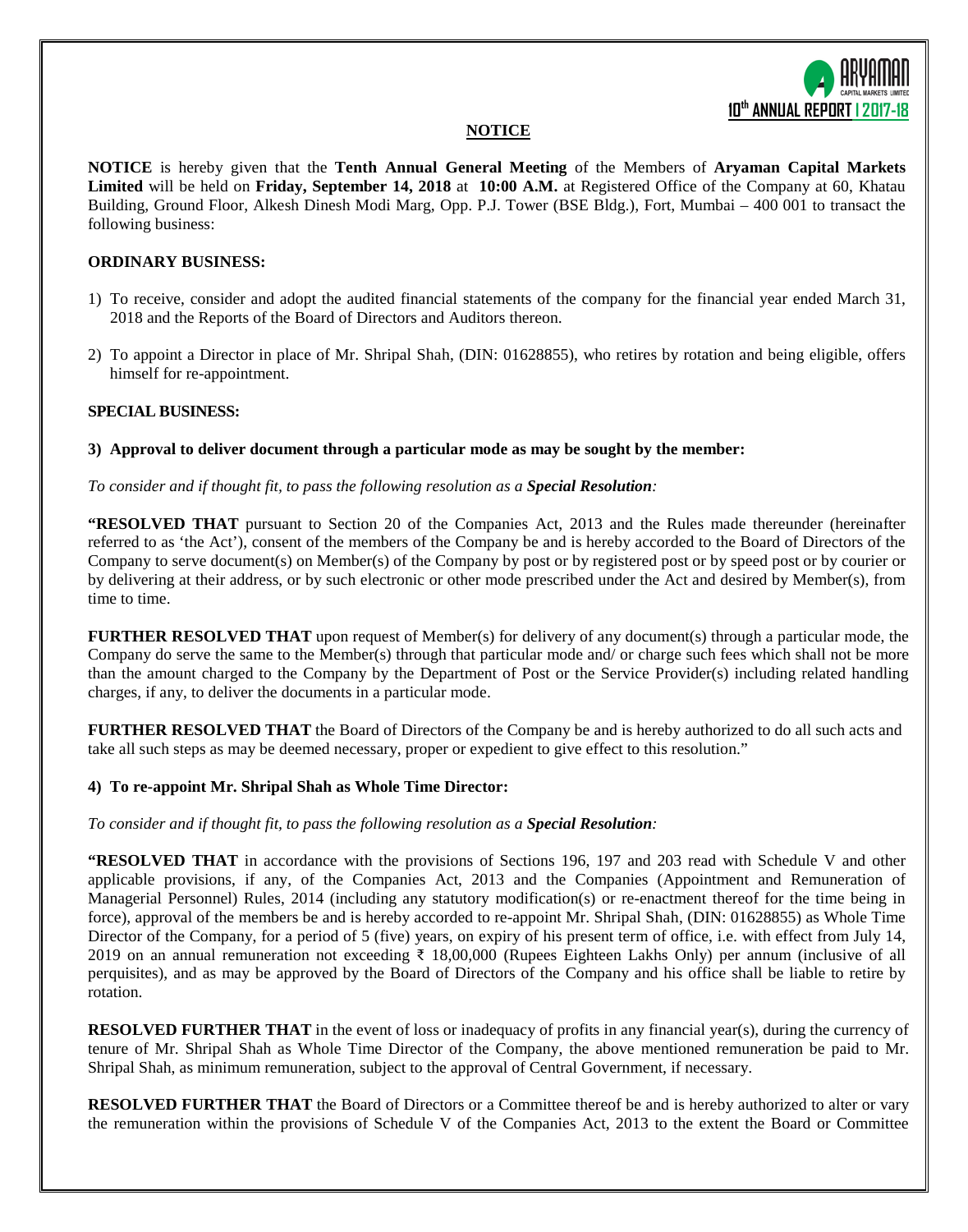

thereof may consider appropriate, as may be permitted or authorized in accordance with any provisions under Companies Act, 2013 or schedule appended thereto and settle any question or difficulty in connection therewith and incidental thereto.

**RESOLVED FURTHER THAT** the Board be and is hereby authorised to do all such acts, deeds, matters and things, as in its absolute discretion, it may consider, necessary, expedient or desirable in order to give effect to this resolution."

#### **5) To re-appoint Mr. Ram Gaud as Independent Director:**

*To consider and if thought fit, to pass the following resolution as a Special Resolution:*

**"RESOLVED THAT** pursuant to the provisions of Sections 149 and 152 read with Schedule IV and other applicable provisions, if any, of the Companies Act, 2013 and the Companies (Appointment and Qualification of Directors) Rules, 2014 and the applicable provisions of the Securities and Exchange Board of India (Listing Obligations and Disclosure Requirements) Regulations, 2015 (including any statutory modification(s) or re-enactment(s) thereof, for the time being in force), Mr. Ram Gaud (DIN: 02759052), who was appointed as an Independent Director and who holds office as an Independent Director up to July 13, 2019 and being eligible, be and is hereby re-appointed as an Independent Director of the Company, not liable to retire by rotation and to hold office for a second term of 5 (five) consecutive years, i.e. from July 14, 2019 and up to July 13, 2024.

**FURTHER RESOLVED THAT** the Board of Directors of the Company be and is hereby authorized to do all such acts and take all such steps as may be deemed necessary, proper or expedient to give effect to this resolution."

#### **NOTES:**

- 1. The Statement pursuant to Section 102 of the Companies Act, 2013 (Act) and Details of directors to be re-appointed, in respect of the business as set out in the Notice is annexed hereto.
- 2. This Notice is being to members of the Company as appearing in Register of Members.
- 3. **A MEMBER ENTITLED TO ATTEND AND VOTE AT ANNUAL GENERAL MEETING (AGM) IS ENTITLED TO APPOINT A PROXY TO ATTEND AND VOTE INSTEAD OF HIMSELF AND THE PROXY NEED NOT BE A MEMBER OF THE COMPANY. THE INSTRUMENT APPOINTING PROXY, IN ORDER TO BE EFFECTIVE, MUST BE DEPOSITED AT THE COMPANY'S CORPORATE OFFICE, DULY COMPLETED AND SIGNED, NOT LESS THAN FORTYEIGHT HOURS BEFORE THE COMMENCEMENT OF THE MEETING. PROXIES SUBMITTED ON BEHALF OF LIMITED COMPANIES, SOCIETIES, ETC., MUST BE SUPPORTED BY APPROPRIATE RESOLUTIONS / AUTHORITY, AS APPLICABLE. A PERSON CAN ACT AS PROXY ON BEHALF OF MEMBERS NOT EXCEEDING FIFTY (50) AND HOLDING IN THE AGGREGATE NOT MORE THAN 10% OF THE TOTAL SHARE CAPITAL OF THE COMPANY. IN CASE A PROXY IS PROPOSED TO BE APPOINTED BY A MEMBER HOLDING MORE THAN 10% OF TOTAL SHARE CAPITAL OF THE COMPANY CARRYING VOTING RIGHTS, THEN SUCH PROXY SHALL NOT ACT AS A PROXY FOR ANY OTHER PERSON OR SHAREHOLDER. THE BLANK PROXY FORM IS ENCLOSED.**
- 4. Members/Proxy holder/Authorized Representative are requested to bring duly filled Attendance Slip enclosed herewith along with their copy of the Notice to attend the Meeting.
- 5. Electronic copy of the Notice of the Annual General Meeting of the Company inter alia indicating the process and manner of e-voting alongwith the Attendance Slip and Proxy Form are being sent to all the members whose email IDs are registered with the Company / Depository Participant(s) for communication purposes unless any member has requested for a physical copy of the same. For members who have not registered their email address, physical copies of the aforesaid documents are being sent in the permitted mode.
- 6. In case of joint holders attending the Meeting, the first holder as per the Register of Members of the Company will be entitled to vote.
- 7. Corporate Members are requested to send a duly certified copy of the Board Resolution authorizing their representative(s) to attend and vote on their behalf at the Meeting.
- 8. Relevant documents referred to in the Notice, statutory registers and will be available for inspection by the members at the Registered Office of the Company during normal business hours on working days. Members desiring to seek information with respect to the businesses in this notice are requested to send their queries at least Seven days before the date of the meeting so that the information can be made available at the meeting.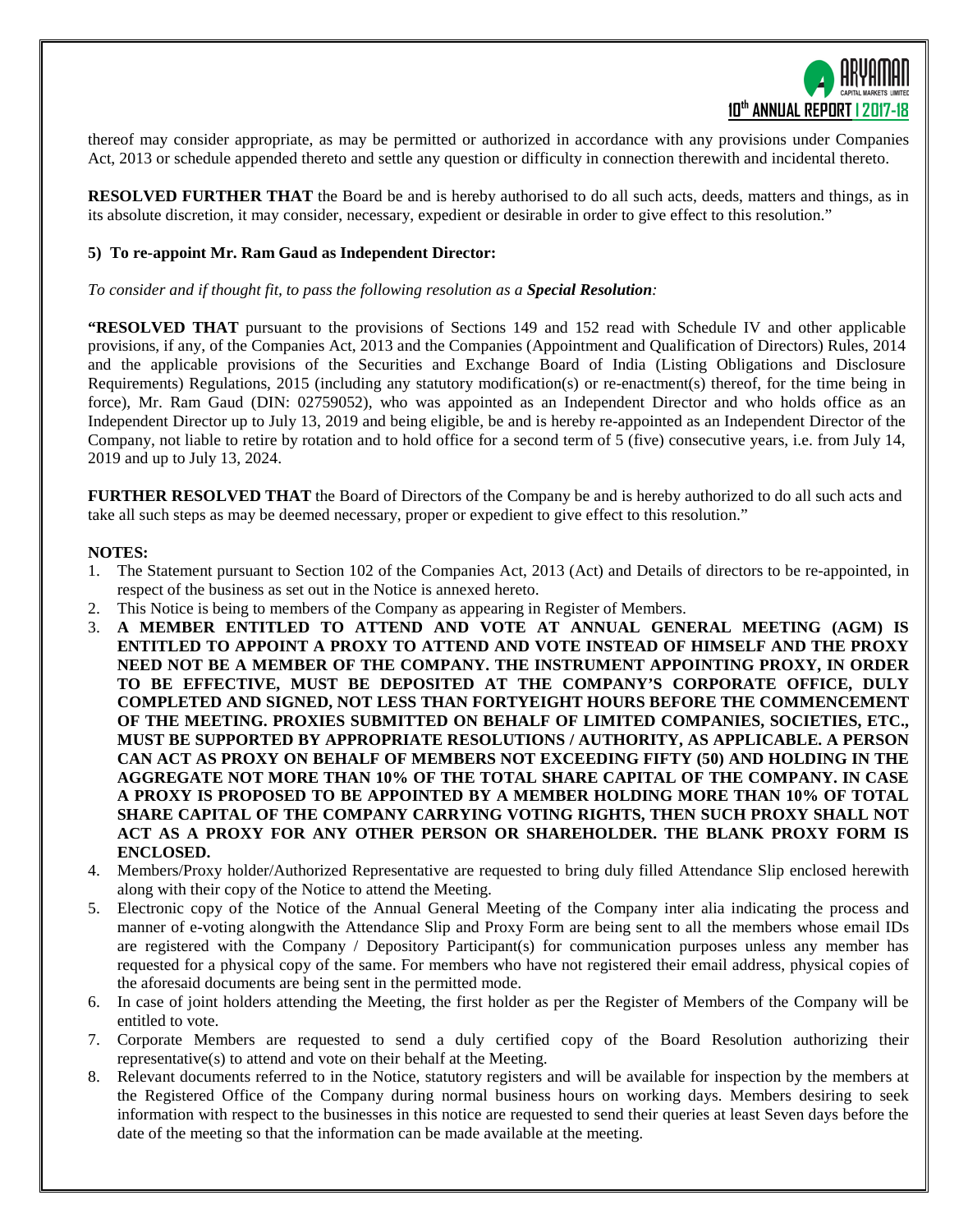

- 9. A route map showing directions to reach the venue of the meeting is given in this Notice.
- 10. Once the vote on a resolution is cast by the member, the member shall not allow to change it subsequently. Further, members who have casted their vote electronically shall not vote by way of poll, if held at the meeting. To provide an opportunity to vote at the meeting to the shareholders, who have not exercised the remote e-voting facility, shall be provided ballot papers before the commencement of the meeting. Any person who is not a member as on the cut-off date should treat this notice for information purpose only.
- 11. Member holding shares in electronic form are requested to intimate immediately any change in their address or bank mandates to their Depository Participants with whom they are maintaining their Demat Accounts. Members holding shares in physical form are requested to advise any change in their address or bank mandates immediately to the Company / RTA viz. Bigshare Service Private Limited.
- 12. SEBI has mandated the submission of Permanent Account Number (PAN) by every participant in securities market. Members holding shares in electronic form, are therefore, and requested to submit their PAN to their Depository Participants with whom they maintain their Demat Accounts. Members holding shares in physical form and submit their PAN to the Company/ RTA viz. Bigshare Services Private Limited.
- 13. Members who have not registered their e-mail addresses so far are requested to register their e-mail address for receiving all communication including annual report, notices, circulars, etc. from the Company electronically.
- 14. The Register of Members and Share Transfer Books of the Company will remain closed from Saturday, September 08, 2018 to Friday, September 14, 2018 (both days inclusive).

## 15. **Voting through electronic means:**

- 1. In compliance with provisions of Section 108 of the Companies Act, 2013, Rule 20 of the Companies (Management and Administration) Rules, 2014 as amended by the Companies (Management and Administration) Amendment Rules, 2015 and Regulation 44 of the Securities and Exchange Board of India (Listing Obligations and Disclosure Requirements) Regulations 2015 (Listing Regulations), the Company is pleased to provide members facility to exercise their right to vote on resolutions proposed to be considered at Annual General Meeting by electronic means and the business may be transacted through e-Voting Services. The facility of casting the votes by the members using an electronic voting system from a place other than venue of the Annual General Meeting ("remote e-voting") will be provided by National Securities Depository Limited (NSDL).
- 2. The facility for voting through ballot paper shall be made available at the AGM and the members attending the meeting who have not cast their vote by remote e-voting shall be able to exercise their right at the meeting through ballot paper.
- 3. The members who have cast their vote by remote e-voting prior to the AGM may also attend the AGM but shall not be entitled to cast their vote again.
- 4. The remote e-voting period commences on **Tuesday, September 11, 2018 (9:00 A.M.)** and ends on **Thursday, September 13, 2018 (5:00 P.M.)**. During this period members' of the Company, holding shares either in physical form or in dematerialized form, as on the cut-off date of **Friday, September 07, 2018**, may cast their vote by remote e-voting. The remote e-voting module shall be disabled by NSDL for voting thereafter. Once the vote on a resolution is cast by the member, the member shall not be allowed to change it subsequently.
- 5. The voting rights of members shall be in proportion to their shares of the paid up equity share capital of the Company as on the cut-off date of **Friday, September 07, 2018**.
- 6. Any person, who acquires shares of the Company and become member of the Company after dispatch of the notice and holding shares as of the cut-off date i.e. **Friday, September 07, 2018**, may obtain the login ID and password by sending a request a[t evoting@nsdl.co.in.](mailto:evoting@nsdl.co.in)

However, if you are already registered with NSDL for remote e-voting then you can use your existing user ID and password for casting your vote. If you forgot your password, you can reset your password by using "Forgot User Details/Password" option available on [www.evoting.nsdl.com](http://www.evoting.nsdl.com/) or contact NSDL at the following toll free no.: 1800- 222-990.

7. **The process and manner for remote e-voting are as under:** *The way to vote electronically on NSDL e-Voting system consists of "Two Steps" which are mentioned below:* **Step 1 : Log-in to NSDL e-Voting system at** <https://www.evoting.nsdl.com/> **Step 2 : Cast your vote electronically on NSDL e-Voting system.**

**Step 1:**

**How to Log-into NSDL e-Voting website?**

1. Visit the e-Voting website of NSDL. Open web browser by typing the following URL: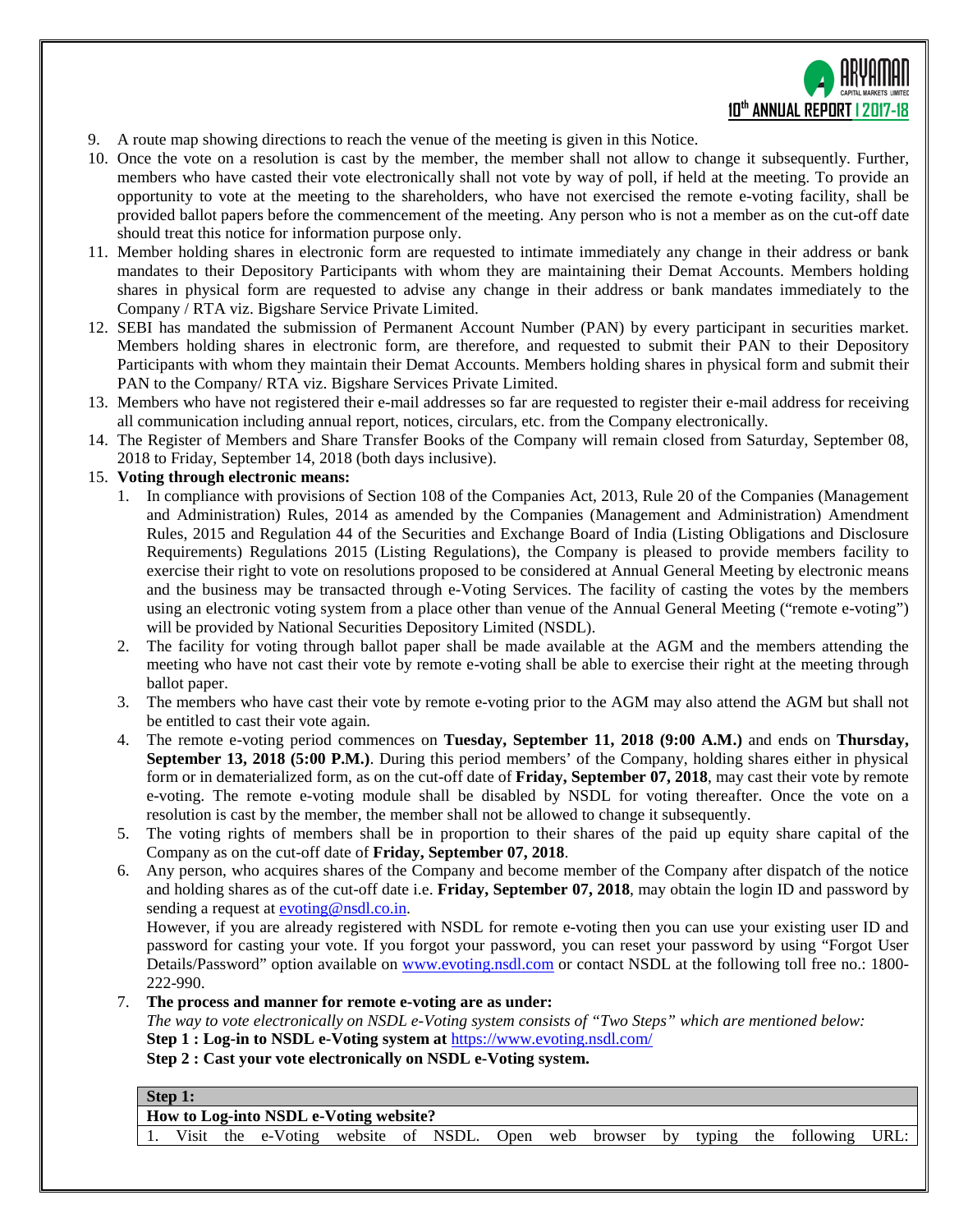

<https://www.evoting.nsdl.com/> either on a Personal Computer or on a mobile. 2. Once the home page of e-Voting system is launched, click on the icon "Login" which is available under 'Shareholders' section. 3. A new screen will open. You will have to enter your User ID, your Password and a Verification Code as shown on the screen. *Alternatively, if you are registered for NSDL eservices i.e. IDEAS, you can log-in at<https://eservices.nsdl.com/> with your existing IDEAS login. Once you log-in to NSDL eservices after using your log-in credentials, click on e-Voting and you can proceed to Step 2 i.e. Cast your vote electronically.* 4. Your User ID details are given below : **Manner of holding shares i.e. Demat (NSDL or CDSL) or Physical Your User ID is:** a) For Members who hold shares in demat account with NSDL. 8 Character DP ID followed by 8 Digit Client ID For example if your DP ID is IN300\*\*\* and Client ID is  $12******$  then your user ID is IN300\*\*\*12\*\*\*\*\*\*. b) For Members who holdshares in demat account with CDSL. 16 Digit Beneficiary ID For example if your Beneficiary ID is  $12**************************$  then your user ID is 12\*\*\*\*\*\*\*\*\*\*\*\*\*\* c) For Members holding shares in Physical Form. EVEN Number followed by Folio Number registered with the company For example if folio number is 001\*\*\* and EVEN is 101456 then user ID is 101456001\*\*\* 5. Your password details are given below: a) If you are already registered for e-Voting, then you can user your existing password to login and cast your vote. b) If you are using NSDL e-Voting system for the first time, you will need to retrieve the 'initial password' which was communicated to you. Once you retrieve your 'initial password', you need to enter the 'initial password' and the system will force you to change your password. c) How to retrieve your 'initial password'? (i) If your email ID is registered in your demat account or with the company, your 'initial password' is communicated to you on your email ID. Trace the email sent to you from NSDL from your mailbox. Open the email and open the attachment i.e. a .pdf file. Open the .pdf file. The password to open the .pdf file is your 8 digit client ID for NSDL account, last 8 digits of client ID for CDSL account or folio number for shares held in physical form. The .pdf file contains your 'User ID' and your 'initial password'. (ii) If your email ID is not registered, your 'initial password' is communicated to you on your postal address. 6. If you are unable to retrieve or have not received the " Initial password" or have forgotten your password: a) Click on ["Forgot User Details/Password?"](https://www.evoting.nsdl.com/eVotingWeb/commonhtmls/NewUser.jsp)(If you are holding shares in your demat account with NSDL or CDSL) option available on www.evoting.nsdl.com. b) [Physical User Reset Password?"](https://www.evoting.nsdl.com/eVotingWeb/commonhtmls/PhysicalUser.jsp) (If you are holding shares in physical mode) option available on [www.evoting.nsdl.com.](http://www.evoting.nsdl.com/) c) If you are still unable to get the password by aforesaid two options, you can send a request at [evoting@nsdl.co.in](mailto:evoting@nsdl.co.in) mentioning your demat account number / folio number, your PAN, your name and your registered address. 7. After entering your password, tick on Agree to "Terms and Conditions" by selecting on the check box. 8. Now, you will have to click on "Login" button. 9. After you click on the "Login" button, Home page of e-Voting will open.

## **Step 2:**

**How to cast your vote electronically on NSDL e-Voting system?**

- 1. After successful login at Step 1, you will be able to see the Home page of e-Voting. Click on e-Voting. Then, click on Active Voting Cycles.
- 2. After click on Active Voting Cycles, you will be able to see all the companies "EVEN" in which you are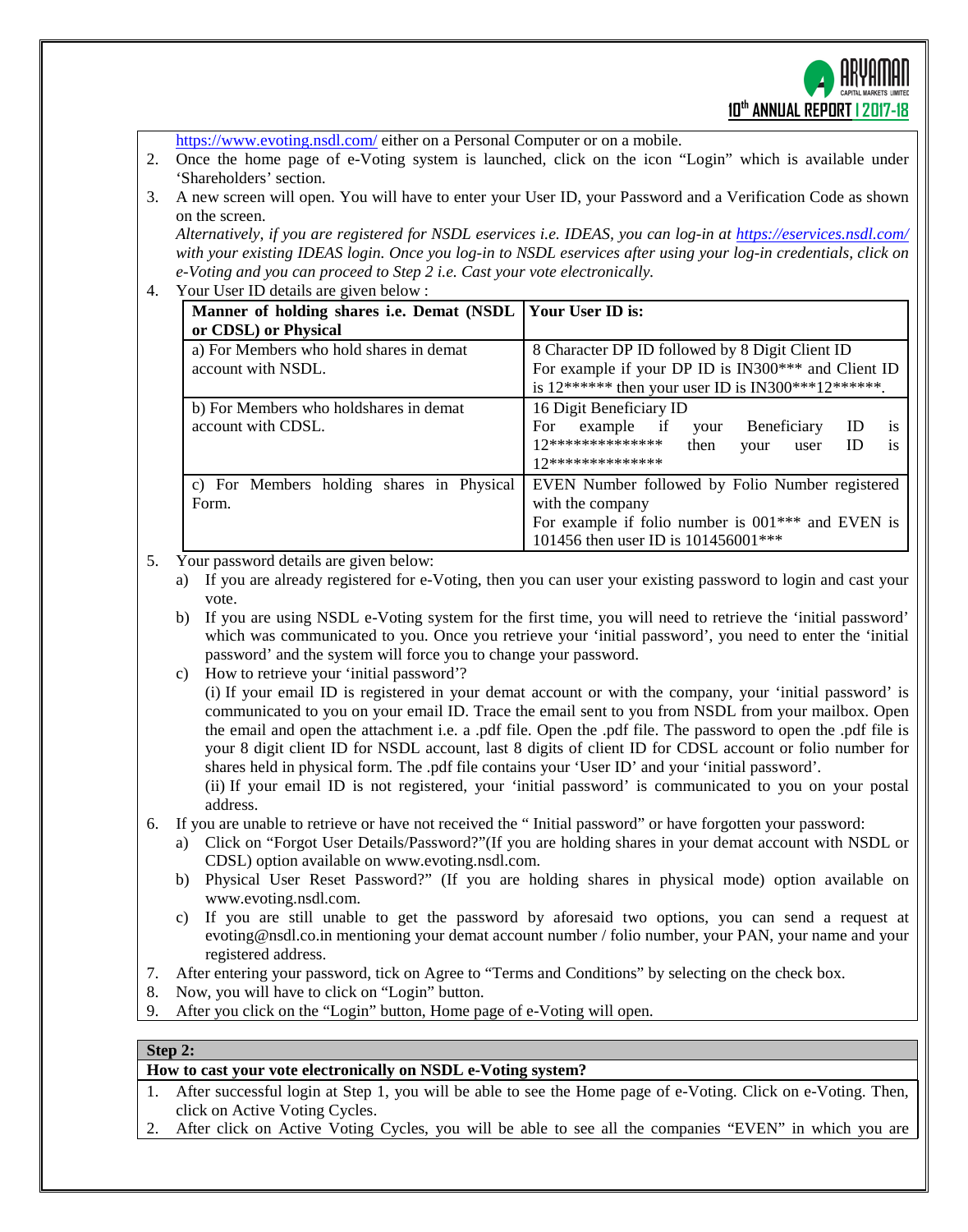holding shares and whose voting cycle is in active status.

- 3. Select "EVEN" of company for which you wish to cast your vote.
- 4. Now you are ready for e-Voting as the Voting page opens.
- 5. Cast your vote by selecting appropriate options i.e. assent or dissent, verify/modify the number of shares for which you wish to cast your vote and click on "Submit" and also "Confirm" when prompted.
- 6. Upon confirmation, the message "Vote cast successfully" will be displayed.
- 7. You can also take the printout of the votes cast by you by clicking on the print option on the confirmation page.
- 8. Once you confirm your vote on the resolution, you will not be allowed to modify your vote.
- 8. Institutional shareholders (i.e. other than individuals, HUF, NRI etc.) are required to send scanned copy (PDF/JPG Format) of the relevant Board Resolution/ Authority letter etc. with attested specimen signature of the duly authorized signatory(ies) who are authorized to vote, to the Scrutinizer by e-mail to [jigar.gandhi@jngandco.in](mailto:jigar.gandhi@jngandco.in) with a copy marked t[o evoting@nsdl.co.in.](mailto:evoting@nsdl.co.in)
- 9. It is strongly recommended not to share your password with any other person and take utmost care to keep your password confidential. Login to the e-voting website will be disabled upon five unsuccessful attempts to key in the correct password. In such an event, you will need to go through the ["Forgot User Details/Password?"](https://www.evoting.nsdl.com/eVotingWeb/commonhtmls/NewUser.jsp) or ["Physical](https://www.evoting.nsdl.com/eVotingWeb/commonhtmls/PhysicalUser.jsp)  [User Reset Password?"](https://www.evoting.nsdl.com/eVotingWeb/commonhtmls/PhysicalUser.jsp) option available on www.evoting.nsdl.com to reset the password.
- 10. In case of any queries, you may refer the Frequently Asked Questions (FAQs) for Shareholders and e-voting user manual for Shareholders available at the download section of [www.evoting.nsdl.com](http://www.evoting.nsdl.com/) or call on toll free no.: 1800- 222-990 or send a request at [evoting@nsdl.co.in](mailto:evoting@nsdl.co.in)
- 11. A person, whose name is recorded in the register of members or in the register of beneficial owners maintained by the depositories as on the cut-off date only shall be entitled to avail the facility of remote e-voting as well as voting at the AGM through ballot paper.
- 12. Mr. Jigarkumar Gandhi, Practicing Company Secretary (Membership No. F7569) has been appointed for as the Scrutinizer for providing facility to the members of the Company to scrutinize the voting and remote e-voting process in a fair and transparent manner.
- 13. The Chairman shall, at the AGM, at the end of discussion on the resolutions on which voting is to be held, allow voting with the assistance of scrutinizer, by use of "Ballot Paper" for all those members who are present at the AGM but have not cast their votes by availing the remote e-voting facility.
- 14. The Scrutinizer shall after the conclusion of voting at the general meeting, will first count the votes cast at the meeting and thereafter unblock the votes cast through remote e-voting in the presence of at least two witnesses not in the employment of the Company and shall make, not later than three days of the conclusion of the AGM, a consolidated scrutinizer's report of the total votes cast in favour or against, if any, to the Chairman or a person authorized by him in writing, who shall countersign the same and declare the result of the voting forthwith.
- 15. The Results declared along with the report of the Scrutinizer shall be placed on the website of the Company <http://afsl.co.in/Acml/investor.html> and on the website of NSDL immediately after the declaration of result by the Chairman or a person authorized by him in writing. The results shall also be immediately forwarded to the BSE Limited, Mumbai.
- 16. **All queries relating to Share Transfer and allied subjects should be addressed to: Bigshare Services Private Limited 1st Floor, Bharat Tin Works Building, Opp. Vasant Oasis, Makwana Road, Marol, Andheri (East), Mumbai-400059**

## **Registered Office:**

60, Khatau Building, Ground. Floor, Alkesh Dinesh Modi Marg, Fort, Mumbai – 400 001 **Tel** : 022 – 6216 6999 **Fax**: 022 – 2263 0434 **CIN**: L65999MH2008PLC184939 **Website:** <http://www.afsl.co.in/Acml/> **Email:** [aryacapm@gmail.com](mailto:aryacapm@gmail.com)

By Order Of The Board Of Directors **FOR ARYAMAN CAPITAL MARKETS LIMITED**

> Sd/- **Deepesh Jain** (Company Secretary) Mumbai, Tuesday, August 14, 2018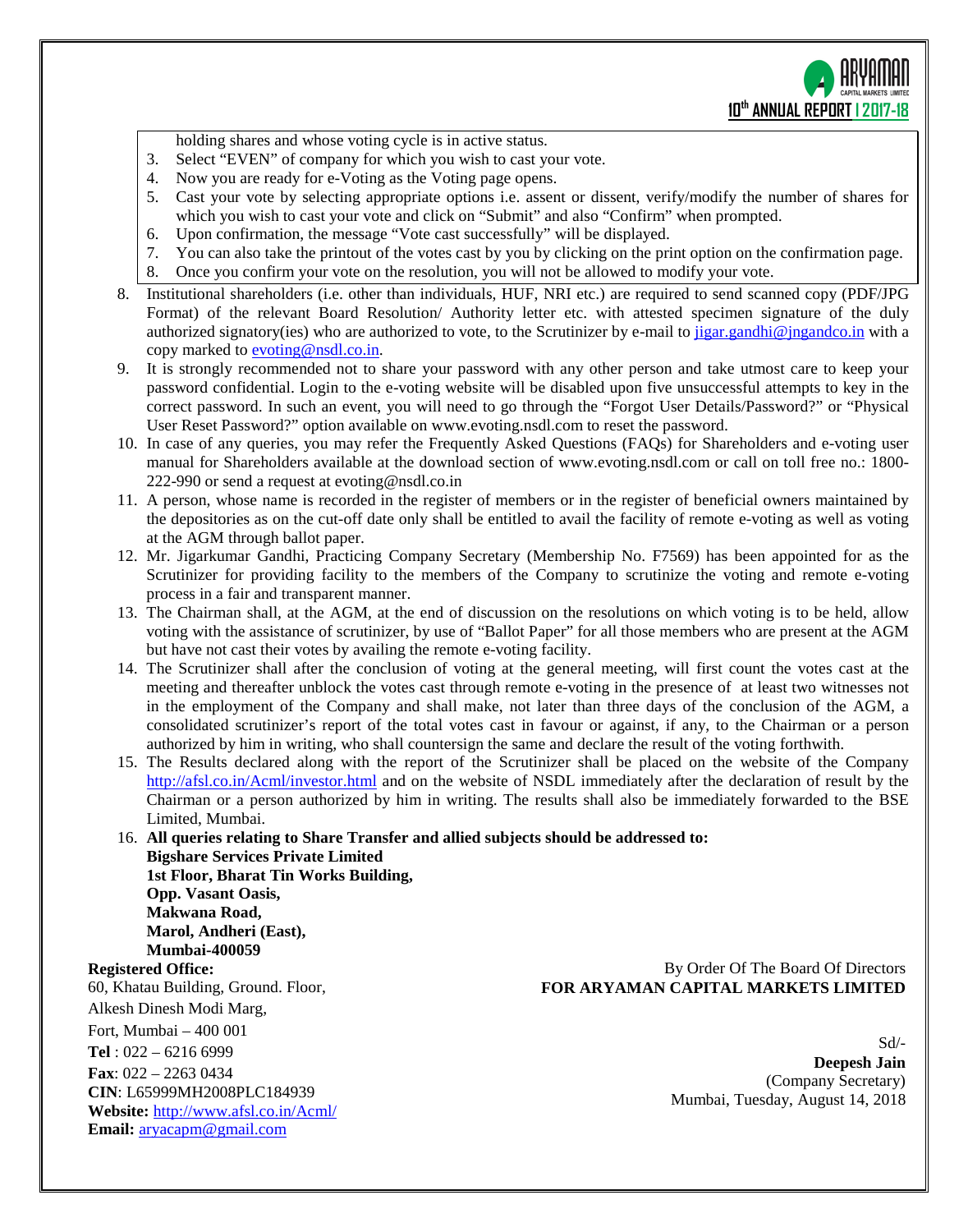**10th ANNUAL REPORT l 2017-18**

# **ROUTE MAP TO THE 10th AGM VENUE**

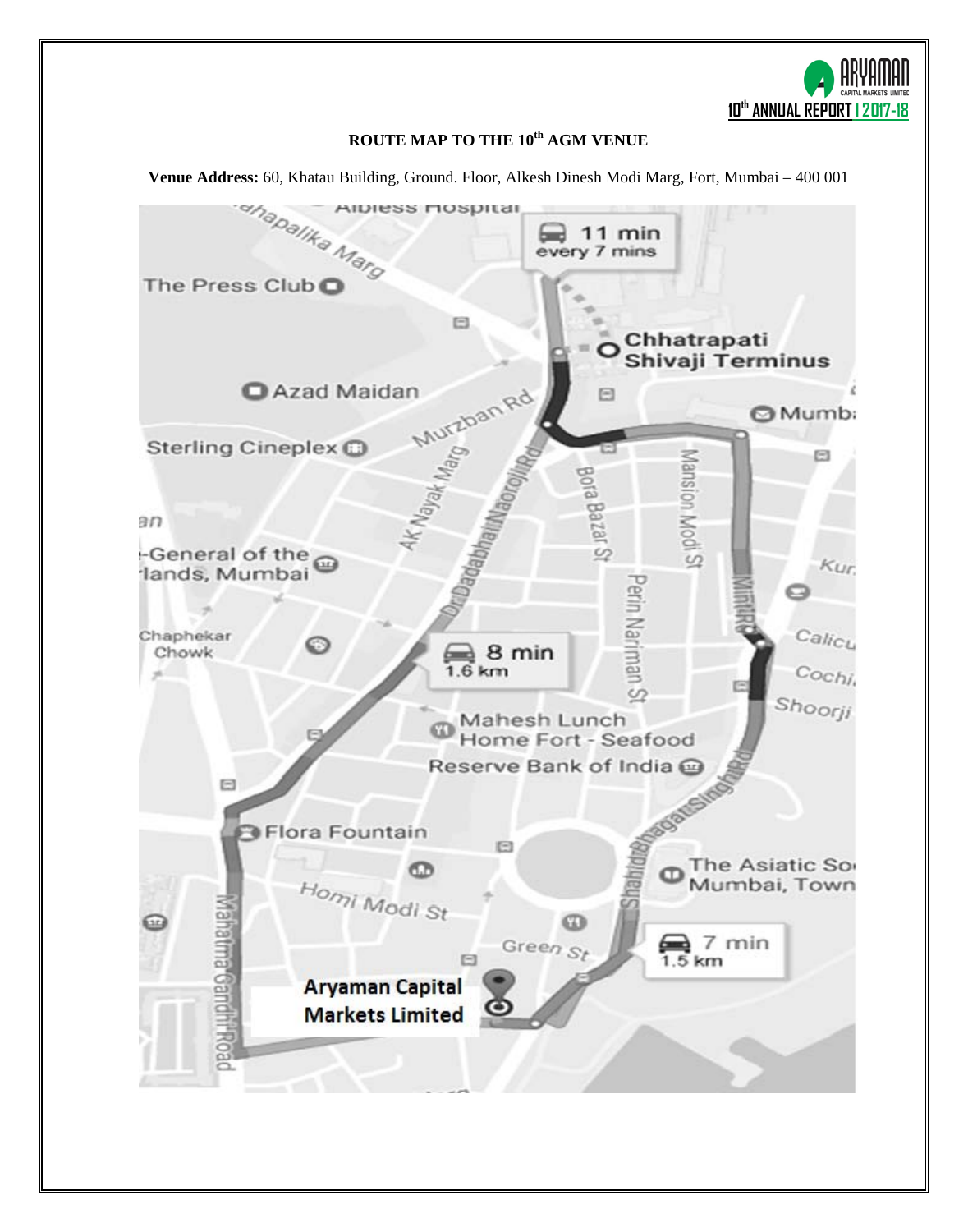

## **EXPLANATORY STATEMENT PURSUANT TO SECTION 102 (1) OF THE COMPANIES ACT, 2013 SETTING OUT ALL MATERIAL FACTS RELATING TO THE SPECIAL BUSINESS:**

#### **Item No. 3:**

As per the provisions of Section 20 of the Companies Act, 2013, a shareholder may request for any document through a particular mode, for which the shareholder shall pay such fees as may be determined by the Company in its annual general meeting. Since the cost of providing documents may vary according to the mode of service, weight and its destination etc., therefore it is proposed that actual expense that may be borne by the Company for such dispatch will be paid in advance by the shareholder to the company.

The Board of Directors recommends passing of the Special Resolution as set out at Item No. 3 of this Notice.

No Director of the Company, Key Managerial Personnel or their relatives respectively is in any way concerned or interested in the proposed resolution.

#### **Item No. 4:**

Mr. Shripal Shah (DIN: 01628855) was appointed as Whole – Time Director on July 14, 2014 for a term of five years ending on July 13, 2019. The Board of Directors of the Company ("Board"), at its meeting held on May 30, 2018 has, subject to the approval of members, proposed to re-appoint Mr. Shripal Shah as Whole - Time Director, for a period of 5 (five) years from the expiry of his present term, i.e. with effect from July 14, 2019, on the terms and conditions including remuneration as may be recommended by the Nomination and Remuneration Committee ("NR Committee") of the Board and approved by the Board.

Mr. Shripal Shah, aged 34 years is currently serving as the Whole – Time Director of our company. He is a Management Graduate (International Finance) and a CFA (USA). He has an experience of over a decade in the field of finance and investments. His functional responsibility is handling the overall business affairs of our Company including devising investment strategies, developing industry networks for further business development and overall development of the business of the Company.

The Company is a SEBI Registered Stock Broker and Depository Participant and is currently involved in market making of SME Scrips listed on SME Platforms of BSE Limited and NSE Limited and other proprietary investments in shares, securities, fixed income products etc.. The net profit of the Company for the financial year ended March 31, 2018 was  $\bar{\tau}$ 49.03 Lacs and  $\bar{\tau}$  120.81 Lacs. Remuneration to be paid to Mr. Shripal Shah shall be on the terms and conditions as decided by the Board and as may be acceptable to Mr. Shah. The upper limit of remuneration proposed to be paid, if decided by Board to Mr. Shripal Shah is commensurate with the nature of business of the Company.

It is proposed to seek members' approval for the re-appointment of and remuneration payable to Mr. Shripal Shah as Whole - Time Director of the Company, in terms of the applicable provisions of the Act.

The Board of Directors recommends passing of the Special Resolution as set out at Item No. 4 of this Notice.

Mr. Shripal Shah is interested in the resolution set out at Item No. 4 of the Notice with regard to his reappointment and Mr. Shreyas Shah being the relative of Mr. Shripal Shah is also related in the resolution.

Save and except the above, none of the other Directors / Key Managerial Personnel of the Company / their relatives are, in any way, concerned or interested, financially or otherwise, in the resolution.

#### **Item No. 5:**

Mr. Ram Gaud (DIN: 02759052) was appointed as Independent Director on July 14, 2014 for a continuous period of five years ending on July 13, 2019. The Board of Directors of the Company ("Board"), at its meeting held on May 30, 2018 has,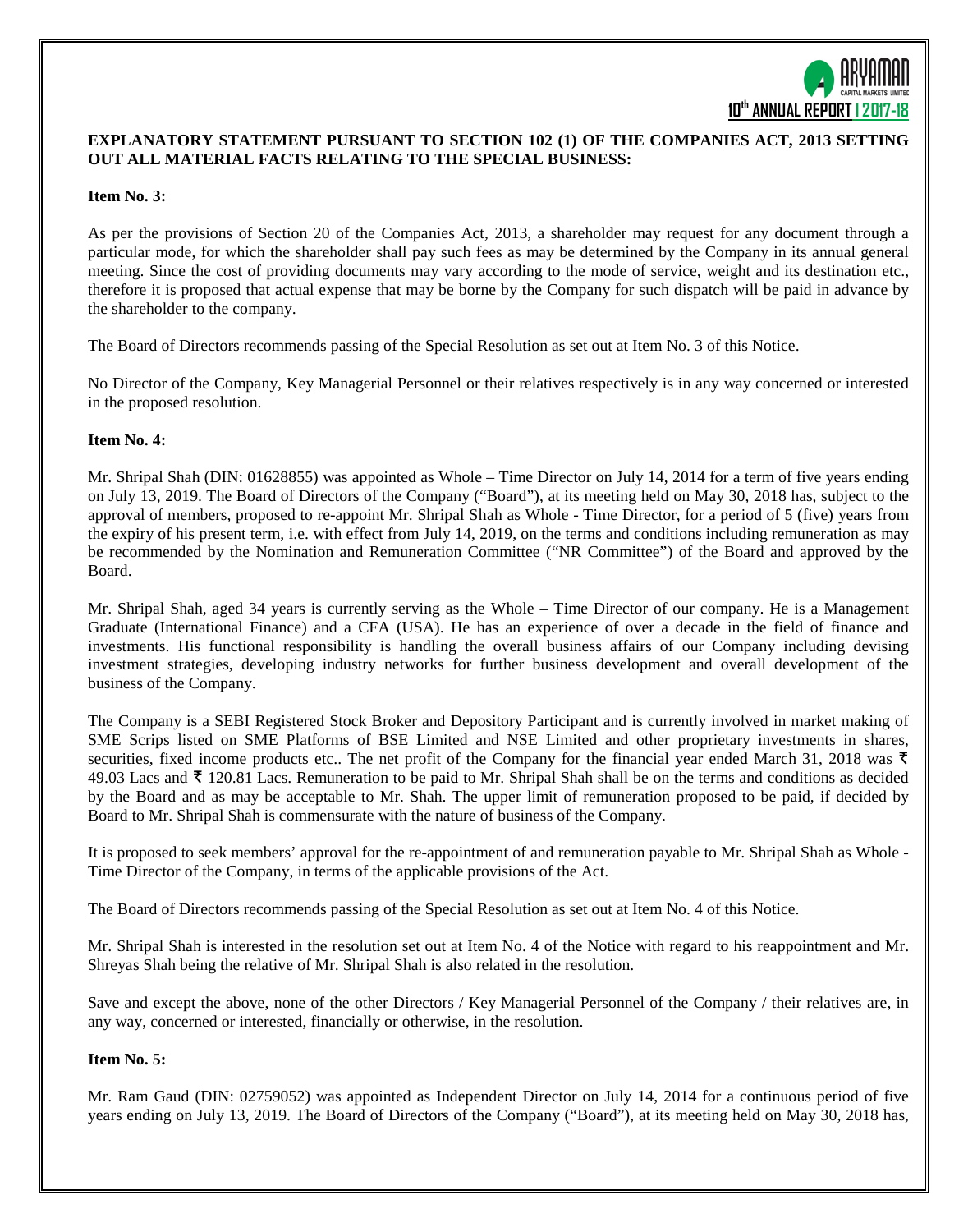

subject to the approval of members, proposed to re-appoint Mr. Ram Gaud, as Independent Director, for a period of 5 (five) years from the expiry of his present term, i.e. with effect from July 14, 2019.

The Nomination Committee of the Board of Directors, on the basis of the report of performance evaluation, has recommended re-appointment of Mr. Ram Gaud as an Independent Director for a second term of 5 (five) consecutive years on the Board of the Company.

The Board, based on the performance evaluation and as per the recommendation of the Nomination and Remuneration Committee, considers that, given his background and experience and contributions made by him during his tenure, the continued association of Mr. Ram Gaud would be beneficial to the Company and it is desirable to continue to avail his services as an Independent Director.

Mr. Ram Gaud is not disqualified from being appointed as a Director in terms of Section 164 of the Act and has given his consent to act as a Director alongwith his Declaration of Independence declaring meeting criteria of independence as prescribed under Section 149 (6) of Companies Act, 2013 and SEBI LODR Regulations.

Accordingly, it is proposed to re-appoint Mr. Ram Gaud as an Independent Director of the Company, not liable to retire by rotation, for a second term of 5 (five) consecutive years on the Board of the Company.

He shall be paid remuneration by way of fee for attending meetings of the Board or Committees thereof or for any other purpose whatsoever as may be decided by the Board, reimbursement of expenses for participating in the Board and other meetings and profit related commission within the limits stipulated under Section 197 of the Act.

Copy of draft letter of appointment of Mr. Ram Gaud setting out the terms and conditions of appointment is available for inspection by the members at the registered office of the Company.

Mr. Ram Gaud is interested in the resolution set out at Item No. 5 of the Notice with regard to his reappointment.

Save and except the above, none of the other Directors / Key Managerial Personnel of the Company / their relatives are, in any way, concerned or interested, financially or otherwise, in the resolution. This statement may also be regarded as an appropriate disclosure under the Act and the Listing Regulations.